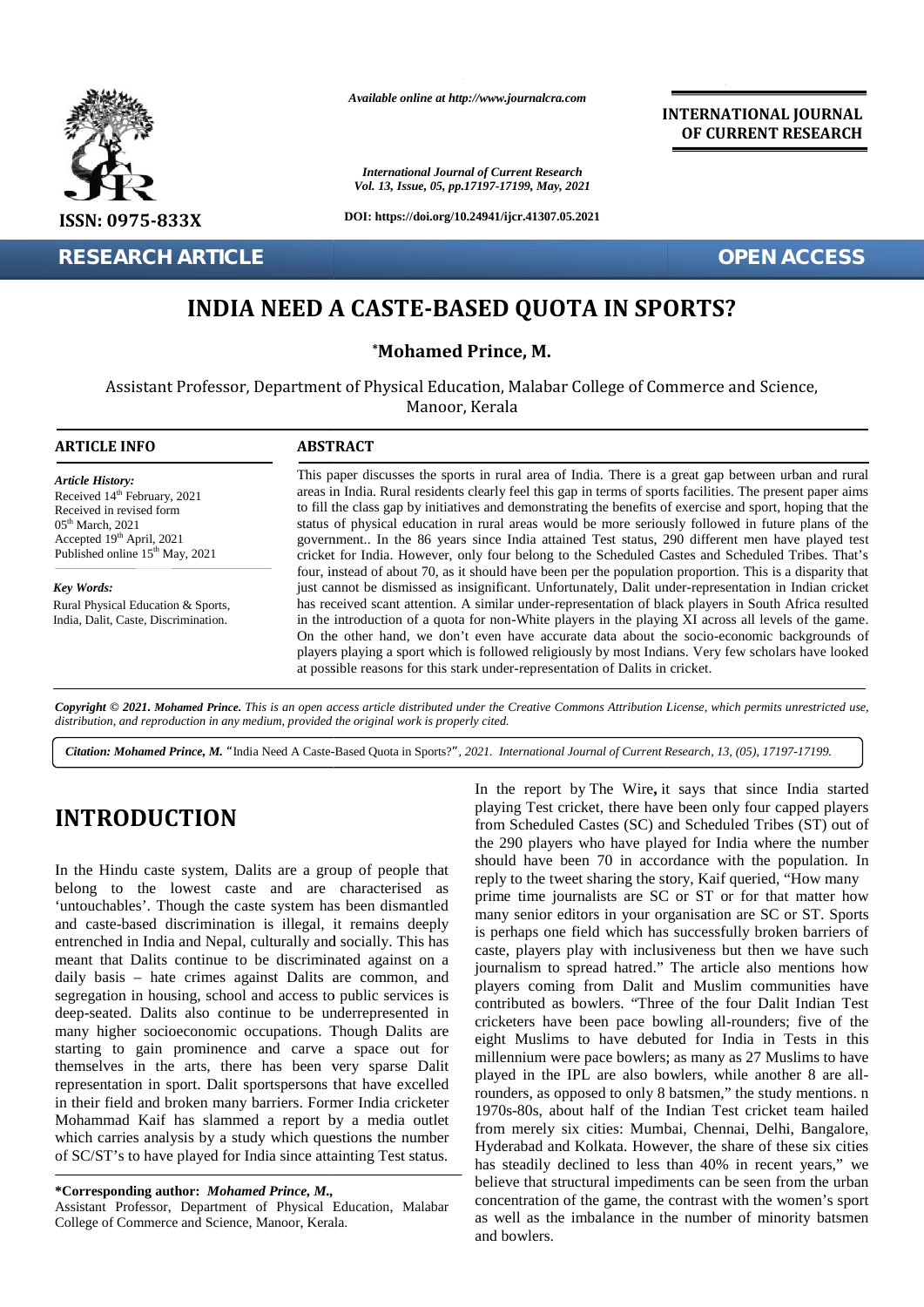

The fact that the urban concentration of the game has an exclusionary impact can be seen from a study of Muslims, another minority community in India that is underrepresented in cricket. In 1970s-80s, about half of the Indian Test cricket team hailed from merely six cities: Mumbai, Chennai, Delhi, Bangalore, Hyderabad and Kolkata. However, the share of these six cities has steadily declined to less than 40% in recent years. This shift to smaller towns has coincided with a significant increase in the number of Muslims playing for India. A statistical review of Indian cricket found that Muslim representation has increased from about 4% between 1950s and 1990s to 12.5% this millennium. That this is not merely a correlation but involves an aspect of causation can be seen from the fact that only two of the eight Muslim players to have made their debuts in this millennium come from one of the six traditional powerhouses of cricket. Moreover, most Muslim cricketers come from families on the lower rungs of economic standing. Consequently, it is probable that the urban stranglehold and corporate patronage have had a similar impact on Dalits participating in cricket.

**Class hierarchy in Cricket:** The fact that most Dalit and Muslim cricketers to have played international cricket for India have been bowlers and all-rounders further points to inequities in the structure of the game. Cricket has historically had a class hierarchy. Until the dissolution of the professionals-amateurs system, it was fairly common for most bowlers to be professionals from the lower classes, while the upper class amateurs would only play as batsmen. The savarna nature of the cricket team is reflected across the cricketing landscape.

While there may be numerous talented cricketers in rural areas, few have the resources to pursue the sport as an occupation. Proper equipment and access to coaching is almost exclusively available in urban centres, and both are morbidly expensive. Even if someone from the disadvantaged classes were to make it to an established centre, the lack of a support structure could be reason enough to drop out. Males typically tend to be the sole breadwinners of families that are socially and economically marginalised, and do not have the luxury of devoting all their time to training (even if transferring to urban areas is possible). Thus, they often face the societal pull of being forced to return home and take care of the family. corporate patronage of cricket in India has historically also played a defining role in entrenching upper caste domination. Companies hire promising players and support their sports careers, while ensuring they receive gainful employment once they retire from the sport. However, conditions for corporate patronage have been restrictive: apart from concentrating the development of cricket infrastructure in urban areas, cricketers' "employability" was judged based on their education level, meaning that the better-off benefitted from such sponsorship.

## **ROLE OF PHYSICAL EDUCATION IN RURAL AREA SPORTS DEVELOPMENT**

Sport and physical education is another view of join or fight with the surrounding natural environment. It note worthy that human mind requires minimal training. If circumstances are integrated with rural traditions, intrinsic rural development would be definitely followed by increased productivity of land and creatures. Sport and physical education not only facilitate human interaction with rural development factors, but it will reconcile humans with development and their economic, social, cultural activities with the surrounding environment. Realities indicate limited hardware and software sports facilities in India. the young population and youthful enthusiasm and interest in sport, authorities should develop a plan for decentralization and development of sports facilities in different parts of India. A general look at the structure of sport and physical education in India is clearly reveals the lack of facilities in rural areas.

This can lead to migration, drug addiction and other social complications. The present paper aims to fill the class gap by initiatives and demonstrating the benefits of exercise and sport, hoping that the status of physical education in rural areas would be more seriously followed in future plans of the government. Hima Das is an Indian sprinter. She holds the Indian national record over 400 metres, clocking in at 50.79 seconds at the 2018 Asian Games in Jakarta, Indonesia. She is also the first Indian athlete to win a gold medal at a track event at the IAAF World U20 Championships in 2018, where she won the 400-metre sprint. Das has humble beginnings – the daughter of rice farmers, she hails from a small village in the north-eastern state of Assam. She used to play football in mud fields as a child, but upon the recommendation of her teacher, Shamsul Hoque, she switched to sprint running here is role of Physical Education teacher to make a talent identification and for give opportunities to the young athletes in rural area.

#### ROLE OF NGO IN RURAL SPORTS

The importance of developing a positive attitude towards sports, encouraging the popularity of games and sports and providing an opportunity to youngsters to prove their mettle at